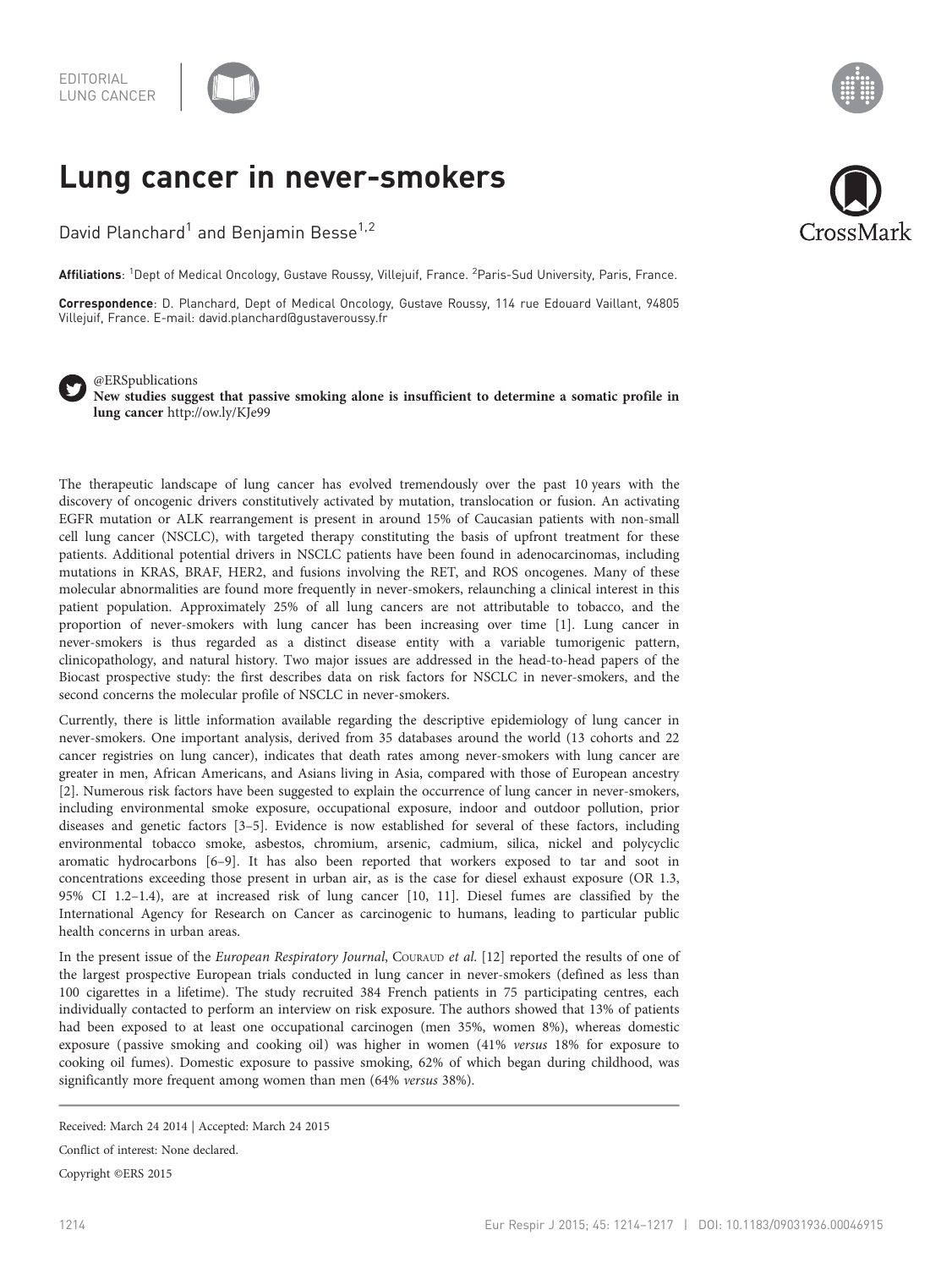Environmental tobacco smoke exposure is associated with an excess relative risk of lung cancer of around 20% [\[13, 14](#page-2-0)]. A frequent criticism of studies showing higher risk for women is that different baseline risks are likely in nonsmoking women compared to men who have never smoked (e.g. fewer work-related exposures to lung carcinogens). The present study further delineates that men are more exposed to occupational carcinogens and women more exposed to domestic carcinogens. In a large prospective study in 10 European countries (n=520 000), the proportion of lung cancers in never- and ex-smokers attributable to environmental tobacco smoke was estimated at 16–24%, mainly due to the contribution of work-related exposures [[15](#page-2-0)]. Another case control study of lung cancer in 16 centres from seven European countries, including 223 never-smoking cases and 1039 controls, suggested an increased risk of lung cancer among women employed in suspected high-risk occupations, and in men and women combined, for exposure to nonferrous metal dust and fumes, silica and organic solvents [[16](#page-2-0)]. These results are consistent with the present trial and reinforce the different exposures that might be observed between men and women, although most studies documenting such exposures have been largely based on data from male smokers.

The two major limitations of the current trial, as discussed by the authors, are the absence of a control group to enable any estimation of risk ratios, and the retrospective recording of risk factor exposure by patients themselves; this may lead to an under-reporting of exposure (recall bias). The use of face-to-face interviews by trained interviewers using a standardised questionnaire should have reduced recall bias to a minimum, although a possible bias due to differential inaccuracies cannot be excluded. Various definitions of never-smokers might also lead to a different population: in the current trial, a typical cut-off for never-smokers was employed (fewer than 100 cigarettes in the lifetime), with a double-check performed ( physician data and during patient interview) to limit errors. The results also clarify that exposure to known occupational and domestic lung carcinogens cannot explain the vast majority of lung cancer cases observed in never-smokers.

The present trial identified a potential targetable molecular alteration in 73% of patients (without any significant sex difference): EGFR in 51% (Del 19 in 58% and exon 21 mutation in 32%), ALK in 8%, KRAS in 6%, HER2 in 3%, BRAF in 3%, PI3KCA in less than 1%, and multiple genetic modifications in 2%. Most cases were adenocarcinoma (85%), the most common type of lung cancer in never-smokers, with a higher than 50% estimated frequency of actionable oncogenic drivers [\[17](#page-2-0), [18](#page-2-0)]. EGFR mutations, ALK rearrangements and KRAS mutations were the three most frequently identified and clinically relevant genetic alterations in NSCLC in never-smokers. These rates were similar to the largest ever cohort of East Asian NSCLC never-smokers, reported by KIM et al. [\[19\]](#page-2-0), which observed 229 tumours; the frequency of EGFR mutations, ALK rearrangements, KRAS mutations and no mutations was 48%, 8.3%, 3.5%, and 40.2%, respectively. The gene modification frequencies reported by COURAUD et al. [[12](#page-2-0)] are slightly different from those seen in the Biomarker France study (preliminary results on 9911 NSCLC patients): EGFR (33%), KRAS (9.6%), BRAF (1.8%), PI3K (3.6%), HER2 (3.8%) mutations and ALK rearrangements (9.7%) in never-smokers (17.7% of the tested NSCLC patients) [[20](#page-2-0)]. No mutations were reported in 35.2% of never-smokers in the Biomarker France study, compared to 27% in the present study. The Lung Cancer Mutation Consortium (LCMC, a 14-institution collaborative in the USA) published the first molecular profiling of 1007 patients with mutation frequencies detected in 33%, 4%, 15%, 5%, 1% and 1% concerning EGFR, KRAS, ALK, HER2, BRAF and PI3KCA, respectively, in never-smokers (n=341) [\[21\]](#page-2-0). These differences could be explained by a more rigorous selection of never-smokers in the COURAUD et al. [[12](#page-2-0)] study than in Biomarker France or the LCMC, since only the first study used a dedicated questionnaire and face-to-face meeting.

The presence of a driver mutation should be carefully evaluated in never-smokers, but 27% of NSCLC patients remain "wild-type" in this study. More recently identified biomarkers should therefore be investigated in never-smoking NSCLC patients, including ROS1 (2% of NSCLC), RET (2% of NSCLC) and NTRK 1/2/3 rearrangements; a method that might increase the number of patients with a potential targetable molecular abnormality [[22](#page-2-0)–[24](#page-3-0)]. Access to tumour samples is still an issue in lung cancer because biopsies are often too small to perform these additional analyses. The feasibility of testing these mutations on circulating free DNA is under assessment, with a sensitivity of 58% and a specificity of 87% reported [[25](#page-3-0)]. This is a promising tool for accessing the tumour genome as a liquid biopsy, especially when it appears that individuals with drivers receiving a matched targeted agent might live longer (experience of the LCMC) [\[21\]](#page-2-0). It will be interesting to see any future survival data according to molecular alteration in the present study, and any molecular relation between oncogenic driver profile and occupational/domestic carcinogen exposure.

Not all KRAS mutations observed in men in the present trial were transversion mutations, and 40% were transition mutations in women. As these mutations are generally more commonly observed in lung cancers from smokers, this raises the possibility of an under-estimation of passive smoking in men [\[26\]](#page-3-0). In the present issue of the European Respiratory Journal, the same population is reported in a second article to have a nonsignificantly higher frequency of KRAS transversion in patients exposed to passive smoke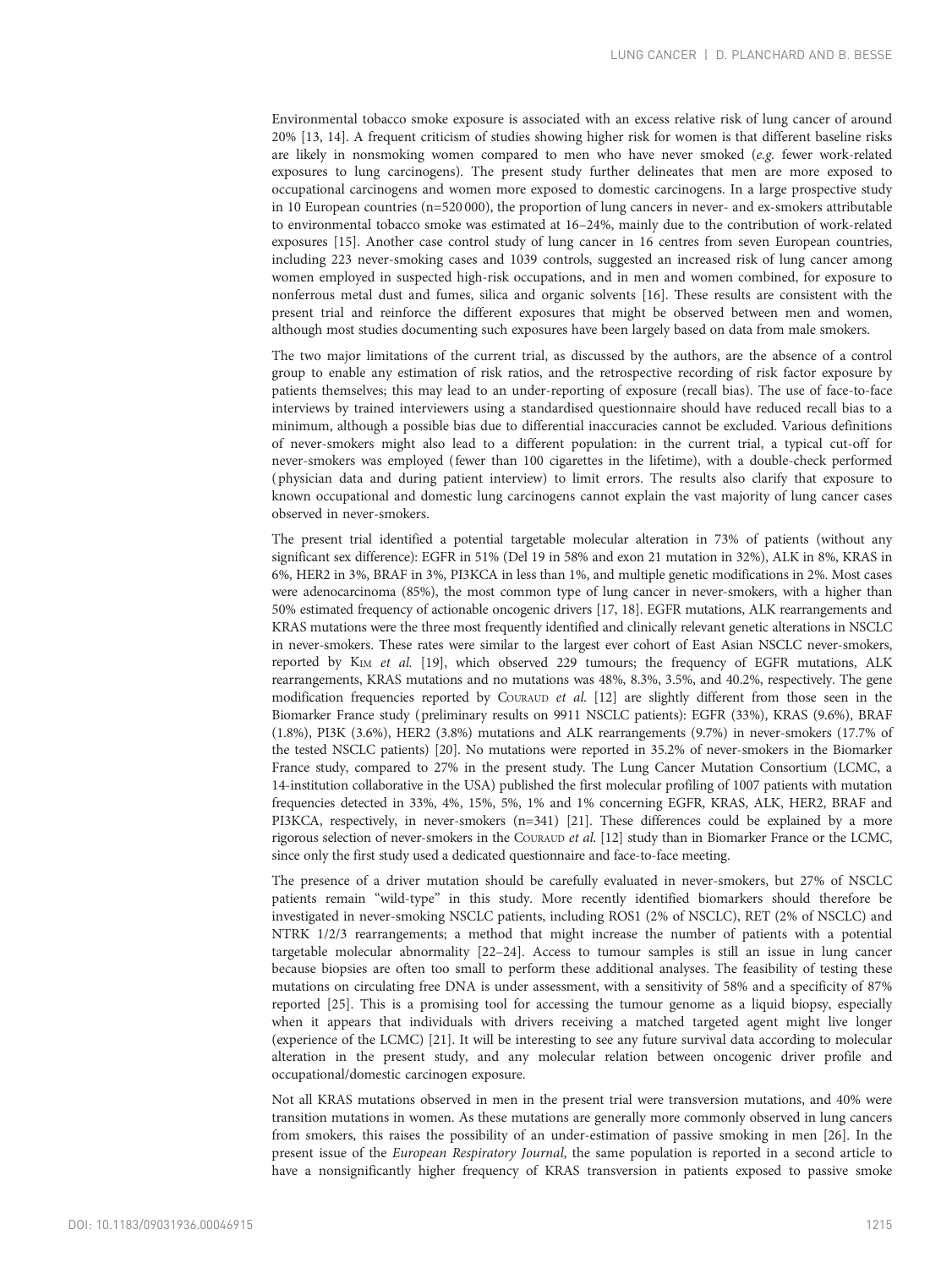<span id="page-2-0"></span>compared with those who were never exposed (82% versus 60%, respectively) [[27](#page-3-0)]. This second paper is important as it reports no significant difference in terms of molecular profile of EGFR, KRAS, HER2, BRAF, PIK3CA and ALK between exposed to passive smoke and non-exposed never-smoking patients. The frequency of EGFR mutation decreased (46% in never-exposed patients to 39% in patients exposed >30 years) as the cumulative duration of passive smoke exposure increased, but this difference was not statistically significant. Previous data from Asian or US populations showed conflicting results regarding the association of passive smoke exposure with EGFR mutations in lung tumours [\[28](#page-3-0)–[32\]](#page-3-0). One possible explanation is that the duration of exposure and intensity/concentration of passive smoke exposure is difficult to evaluate due to inaccuracy of memory, particularly as a child. Other reasons may include sample size limitation or tobacco type. Thus the major limitation of the second study may be intentional or unintentional recall bias of patients, with no biochemical test for validation. Different studies have reported genotoxic and epigenetic changes in smokers and in never-smokers exposed to environmental tobacco smoke, and it is possible that environmental tobacco smoke exposure is correlated with poor response to EGFR tyrosine kinase inhibitors [[33](#page-3-0), [34\]](#page-3-0). Other oncogenes (notably KRAS and ALK) have been poorly investigated and no clear differences have been found between never- and passive smokers [[28](#page-3-0), [31](#page-3-0)].

The current study contributes to existing literature regarding NSCLC in never-smokers by reinforcing our knowledge of the frequency of targetable molecular abnormalities in relation to environmental carcinogens and sex. Exposure to environmental tobacco smoke is a critical public health issue and may play a role as a negative predictive factor for EGFR mutations, a finding that may eventually allow clinicians to tailor therapies to never-smokers with lung cancer. However, at present, passive smoking alone appears to be insufficient to determine a somatic profile in lung cancer.

## References

- Parkin DM, Bray F, Ferlay J, et al. Global cancer statistics, 2002. CA Cancer J Clin 2005; 55: 74-108.
- Thun MJ, Hannan LM, Adams-Campbell LL, et al. Lung cancer occurrence in never-smokers: an analysis of 13 cohorts and 22 cancer registry studies. PLoS Med 2008; 5: e185.
- 3 Sun S, Schiller JH, Gazdar AF. Lung cancer in never smokers—a different disease. Nature Rev Cancer 2007; 7: 778–790.
- 4 Toh CK, Gao F, Lim WT, et al. Never-smokers with lung cancer: epidemiologic evidence of a distinct disease entity. J Clin Oncol 2006; 24: 2245–2251.
- 5 Subramanian J, Govindan R. Lung cancer in never smokers: a review. J Clin Oncol 2007; 25: 561–570.
- Alberg AJ, Brock MV, Ford JG, et al. Epidemiology of lung cancer: diagnosis and management of lung cancer, 3rd ed: American College of Chest Physicians evidence-based clinical practice guidelines. Chest 2013; 143: Suppl. 5, e1s–e29s.
- Hackshaw AK, Law MR, Wald NJ. The accumulated evidence on lung cancer and environmental tobacco smoke. BMJ 1997; 315: 980–988.
- 8 Darby S, Hill D, Auvinen A, et al. Radon in homes and risk of lung cancer: collaborative analysis of individual data from 13 European case-control studies. BMJ 2005; 330: 223.
- Samet JM, Avila-Tang E, Boffetta P, et al. Lung cancer in never smokers: clinical epidemiology and environmental risk factors. Clin Cancer Res 2009; 15: 5626–5645.
- 10 Straif K, Benbrahim-Tallaa L, Baan R, et al. A review of human carcinogens—Part C: metals, arsenic, dusts, and fibres. Lancet Oncol 2009; 10: 453–454.
- 11 Olsson AC, Gustavsson P, Kromhout H, et al. Exposure to diesel motor exhaust and lung cancer risk in a pooled analysis from case-control studies in Europe and Canada. Am J Respir Crit Care Med 2011; 183: 941-948.
- 12 Couraud S, Souquet PJ, Paris C, et al. BioCAST/IFCT-1002: epidemiological and molecular features of lung cancer in never-smokers. Eur Respir J 2015; 45: 1403–1414.
- 13 Gazdar AF, Thun MJ. Lung cancer, smoke exposure, and sex. J Clin Oncol 2007; 25: 469–471.
- 14 Toyooka S, Matsuo K, Shigematsu H, et al. The impact of sex and smoking status on the mutational spectrum of epidermal growth factor receptor gene in non small cell lung cancer. Clin Cancer Res 2007; 13: 5763-5768.
- 15 Vineis P, Alavanja M, Buffler P, et al. Tobacco and cancer: recent epidemiological evidence. J Natl Cancer Inst 2004; 96: 99–106.
- 16 Zeka A, Mannetje A, Zaridze D, et al. Lung cancer and occupation in nonsmokers: a multicenter case-control study in Europe. Epidemiology 2006; 17: 615–623.
- 17 Pao W, Girard N. New driver mutations in non-small-cell lung cancer. Lancet Oncol 2011; 12: 175–180.
- 18 Clinical Lung Cancer Genome Project, Network Genomic Medicine. A genomics-based classification of human lung tumors. Sci Transl Med 2013; 5: 209ra153.
- 19 Kim HR, Shim HS, Chung JH, et al. Distinct clinical features and outcomes in never-smokers with nonsmall cell lung cancer who harbor EGFR or KRAS mutations or ALK rearrangement. Cancer 2012; 118: 729–739.
- 20 Barlesi F, Blons H, Beau-Faller M, et al. Biomarkers (BM) France: Results of routine EGFR, HER2, KRAS, BRAF, PI3KCA mutations detection and EML4-ALK gene fusion assessment on the first 10,000 non-small cell lung cancer (NSCLC) patients (pts). J Clin Oncol 2013; 31: suppl., 8000.
- 21 Kris MG, Johnson BE, Berry LD, et al. Using multiplexed assays of oncogenic drivers in lung cancers to select targeted drugs. JAMA 2014; 311: 1998–2006.
- 22 Bergethon K, Shaw AT, Ou SH, et al. ROS1 rearrangements define a unique molecular class of lung cancers. J Clin Oncol 2012; 30: 863–870.
- 23 Lipson D, Capelletti M, Yelensky R, et al. Identification of new ALK and RET gene fusions from colorectal and lung cancer biopsies. Nat Med 2012; 18: 382–384.